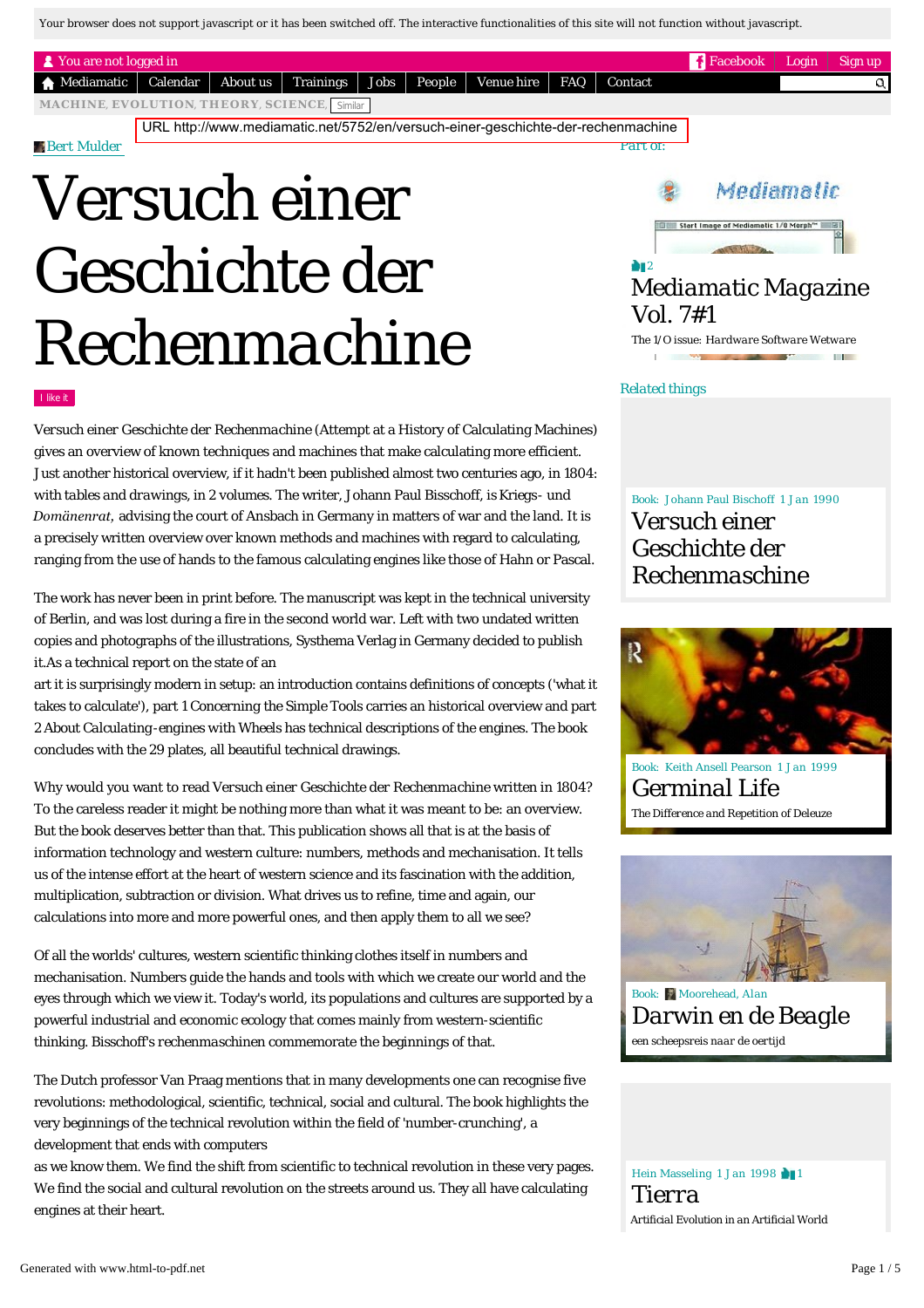In the 17th century preoccupation with numbering systems, codes and languages was intense. Many people were looking for a 'clavicula universalis', a universal code with the power to describe all that went on in the universe. Swedenborg did his work, Leibniz' binary arithmetic was born and Newton's mathematical descriptions of the physical world formed the basis of classical physics. The human mind was set to capture the universe in symbols. Numbers and method that could formalise the world around us. Method that needed calculation: enormous amounts of complex calculation.

The Scottish mathematician Napier (the name written as 'Neper' by Bisschoff in 1804) published his discovery of logarithms in 1614. Bisschoff writes about him at length, but more as the inventor of a 'tool', a precursor to the slide rule, than of logarithms. His treatment concerns the mechanical tools, and he describes the several enhancements and additions to Napiers tools.

*Logarithm itself, based on the relationship between mathematical and geometrical series of numbers, is the enabling technology of 300 years of scientific development. It speeds up calculations by changing multiplication into simple addition and division into subtraction. Without them none of the sciences would have developed. Then in 1970 electronics turned algorithm into silicon. Taking away our direct manipulation of them by making the slide rule obsolete, algorithms disappeared from sight. But before the algorithms turned into digital binary silicon, many other ways to mechanise calculation had been tried.*

Bisschoff declares his subject to be calculating engines, and he sticks to it. Mentioning Leibniz's calculating engine (that was never realised, although a sizeable amount of money was put into it) in the 'simple tools' section he says: *the realisation of his idea seems possible to me, but it seems like much work to me for little use and therefore I don't think it worth the trouble to lose more time on it. And then: all trouble so far couldn't improve nor replace Napier's counting sticks by better tools. Everything that was done to make them better or simpler to use concerned only the form, and not the essence.*

Bisschoff defines calculating engines in the introduction:

''The expression 'calculating machine' we understand in a general sense to mean all and every tool, whereby movement or combination of its parts certain arithmetical operations can be done in a mechanical way. In this definition such a machine cannot be very simple, but must consist of several parts, because otherwise movement or combination of its parts cannot take place.

Tables that are calculated for certain instances only, measurement sticks, can be regarded as mere tools, but not as machines. In that sense the simple lever in itself is only a tool, but becomes a machine through its connections. *Harnessing advanced calculations is no simple venture:* Hahn undertook the first attempts at a calculating engine already in the summer of 1770, though many of his ideas, as he says, failed, notably very difficult case where one wants to add 1 to 9999. That is exactly the failure I found in all the machines described so far. After many years of troubled effort he finally conquered the difficulty and in the year 1778 he created his calculating machine.''

Step by step, wheel by wheel they piece together the algorithm in matter. This is where western civilisation sets itself apart: mechanisation. The Chinese, the Indians, the nonindustrialised civilisations never opted for this way of regarding life. There seems to be a link between numbers and machines. The urge to represent the world in numbers, and manipulate this representation according to its own rules is something strongly present in Western science. Here no longer the natural world, but patterns and consistencies in an inner, abstract world are of primary importance. Machines become abstract ends in themselves, faster and faster. Dijksterhuis describes this beautifully in his *Mechanisation of Culture.*

But how ignorant were other cultures? Bisschoff briefly mentions the Chinese abacus from a travel description published in 1742 as possibly the oldest known calculating tool known to

Until recently, one of the most frustrating [problems for evolutional biologists was the fact](http://www.mediamatic.net/5841/en/tierra)  that the process of evolution could not…



1992 1 *[Virtual Voices \(1\)](http://www.mediamatic.net/8635/en/virtual-voices-1) Mimesis* m

Mediamatic Magazine Vol. 6#2/3: Bert Mulder **2** *Mulder*

[Bert Mulder is a pioneer in computer supported](http://www.mediamatic.net/12005/en/mulder)  corporate work. He works at Veronica Broadcasting Company and is currently learning… *Difference*



organisation: *Cambridge [MIT FabLab](http://www.mediamatic.net/98761/en/mit-fablab) Bits and atoms*

# Review: Geert Lovink **11** *[Virtual Reality](http://www.mediamatic.net/6311/en/virtual-reality)*

Virtual Reality is catapulting us far into the 21st century. *by Howard Rheingold*

# *[KJO6 Sprekers](http://www.mediamatic.net/154506/nl/kjo6-sprekers)*

*Zij zijn komen spreken tijdens Kom je ook? 6 - Oops*

Voor deze editie hebben we sprekers gevonden die bereid zijn te vertellen over hun fouten, zodat wij daarvan kunnen leren.…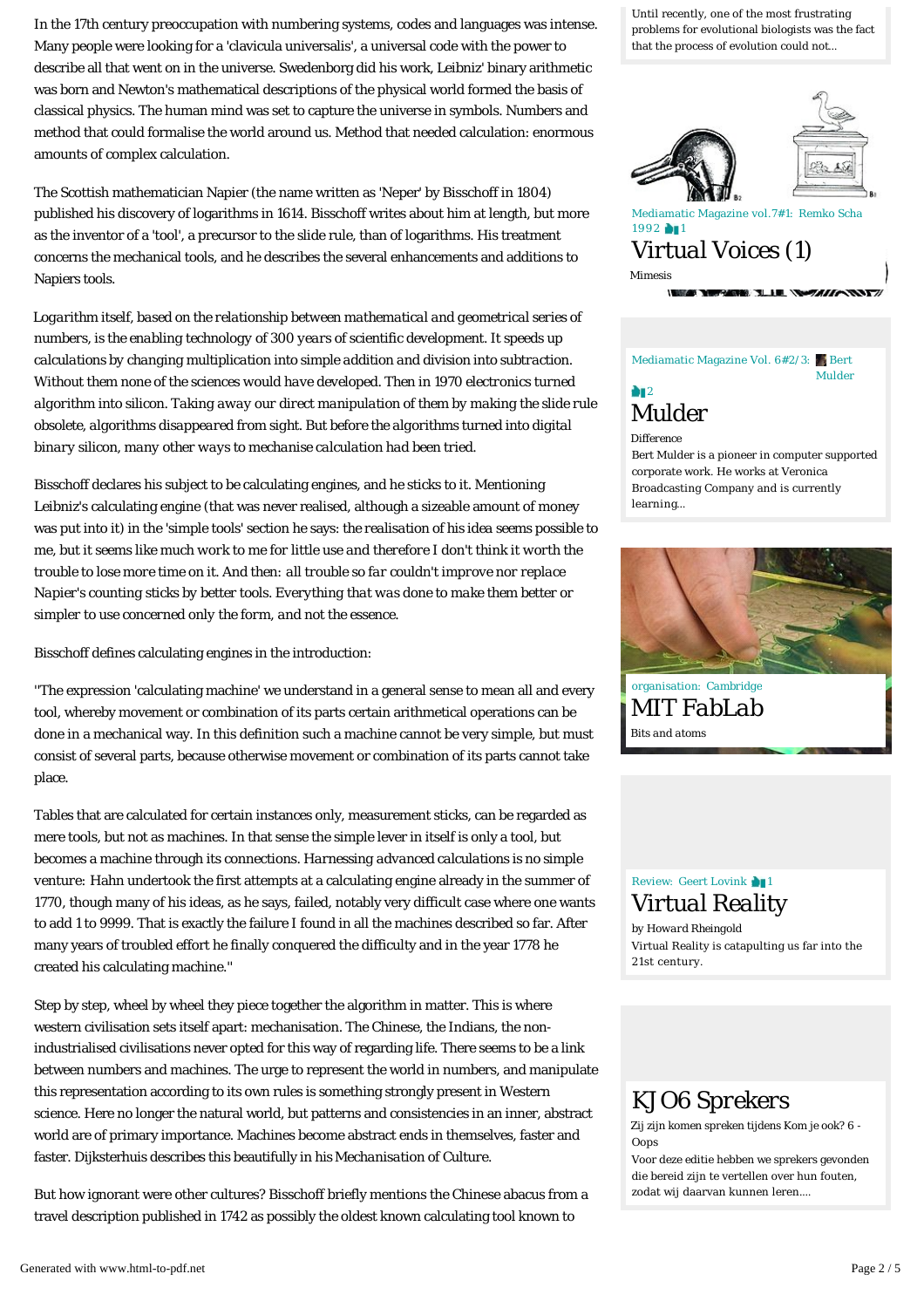man.

But in Werner Künzel's book on Leibniz we find, in Leibniz' explication on binary arithmetic (published in 1703) on page 87 and 88 a description of the Chinese I Ching as a system of ordering the cosmos. Though the Chinese used these systems for divination, they never developed a scientific or mechanised culture as we know it. (Künzel's inspiring venture into the basics of western information science is reviewed in Geert Lovink's article ''The Archeology of the

Computer Assemblage).''

Although Chinese counting systems appeared to be known about at that time, Indian systems were not, and Vedic algorithms go unmentioned. And though the Indian scriptures contained extensive algorithmic systems, they never aimed to mechanise them. Worse, they fell into disuse and were forgotten. They were rediscovered in this century by the Shankaracharya of Govardhana and described in his voluminous book on Vedic Mathematics. But arithmetic in Indian culture, where the powers of the human mind were of more interest than the powers of man in the natural world, carries another meaning. Joseph Howse, in his ''Maths or Magic, simple Vedic arithmetic methods mentions: Quite apart from the other advantages of Vedic mathematics practice of Vedic mathematics is

particularly helpful in developing the power of attention. It has the ability to clear and refresh the mind.''

Even though mathematics is still a strong discipline in India and several Noble prize winners came from that country, they never based their knowledge on this image of reality and the constant urge to work with numbers, arranging and rearranging them, pattern them and using these patterns as tools shape the world as we know it.

Western civilisation takes on the natural world as its antagonist: a human development and future, where art and science both strive to elucidate that which is essentially human.

Such is the meaning of this book: it makes us conscious of the way in which we shape the world and the stories we tell ourselves.

Today, in keeping up with the speed of development, all our attention seems to be focused on the present, and we suffer loss of meaning. Information technology interferes with our memory. We need a view that lifts us out of this and gives us material for reflection. This book does that. Turning back to the first steps, the basic concepts on which our world is so absentmindedly based suddenly creates new viewpoints, new understandings that make the future more open. It lets us look at what we are, and therefore at what we are not, something we need. It enables us to choose better futures.

The illustrations, on glossy pages in the back of the book, show tables with numbers, but also renderings of wood and metal boxes, dials, springs and wheels.

The water-colour drawings, using different greys only, are simple and almost tender in their photographic quality, created in the day that one drew to represent the outer world as it was. They draw our attention into the machines, making them almost tangible. But the book doesn't come with models, and the pages stay flat. It's our memory that makes us do that. *We* made these machines, and all the ones following them. *We* make them today, and we will make them tomorrow.

In some ways reading Bisschoffs 'attempt at a history' is like looking at a distant star. It sends us 'old light' that, when it reaches us, shows us the past in the present. Archaeology in realtime.

*Contributions*  [Bert Mulder,](http://www.mediamatic.net/15390/en/bert-mulder)

*Comments*

Title





# Review: Nancy Mauro-Flude 212 *[DEAF 04: Affective](http://www.mediamatic.net/8318/en/deaf-04-affective-systems-seminar-featuring-lf-tk)  Systems seminar featuring LF:TK*

*Dutch Eletronic Art Festival \* Affective Systems (seminar) featuring LiveForm: Telekinetics* **CARDIOL INTERNATIONAL COMPANY** 



Servaas 1985 *[The New TV](http://www.mediamatic.net/252547/en/the-new-tv) Emotional television for the future.*



*[MediaMatters](http://www.mediamatic.net/189744/nl/mediamatters) Nieuwe boekenserie over nieuwe media en digitale cultuur*





**THE CONTRACTOR** 

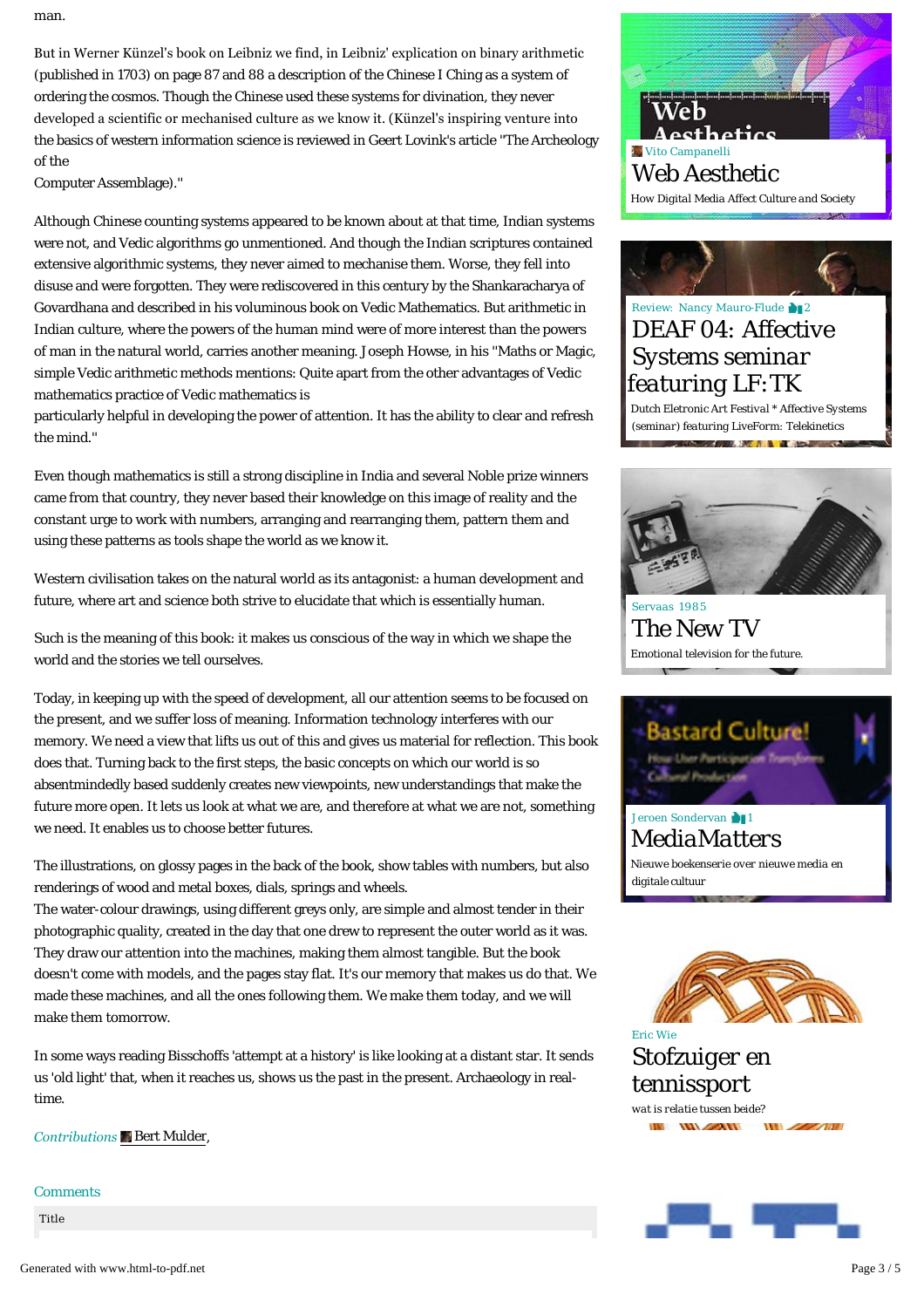OK Preview Cancel



5

6

## **Leandra Mele** 2 *[All about the siphon](http://www.mediamatic.net/343976/nl/all-about-the-siphon)*

*Everything you need to know to build an autosiphon*

How does it work? First of all, here is a nice animation to show you how the auto-siphon functions so you can integrate it to…



*[Communication](http://www.mediamatic.net/8389/en/the-decay-of-communication)*

# Mercedez Bunz 1 Jan 2001 2 *Extensions, [Boundaries & Double](http://www.mediamatic.net/5864/en/extensions-boundaries-amp-double-crossings)  Crossings*

Bunz's text will focus on the different ways in which the word 'and' formats the relation between reality - which means us, the… *Or: We Don't Trust Anybody. Shadowing Theory and Technology Constructing Subjects*



Mediamatic Magazine Vol.1#1: **A** Jans Possel 1986

# *[Winfried Scheuer/TV-](http://www.mediamatic.net/14166/en/winfried-scheuer-tv-design)Design*

*Contemplations on television design, referring to a prototype.*



Book: Evelyn Fox Keller 1 Jan 1995 *[Refiguring Life](http://www.mediamatic.net/5854/nl/refiguring-life)*